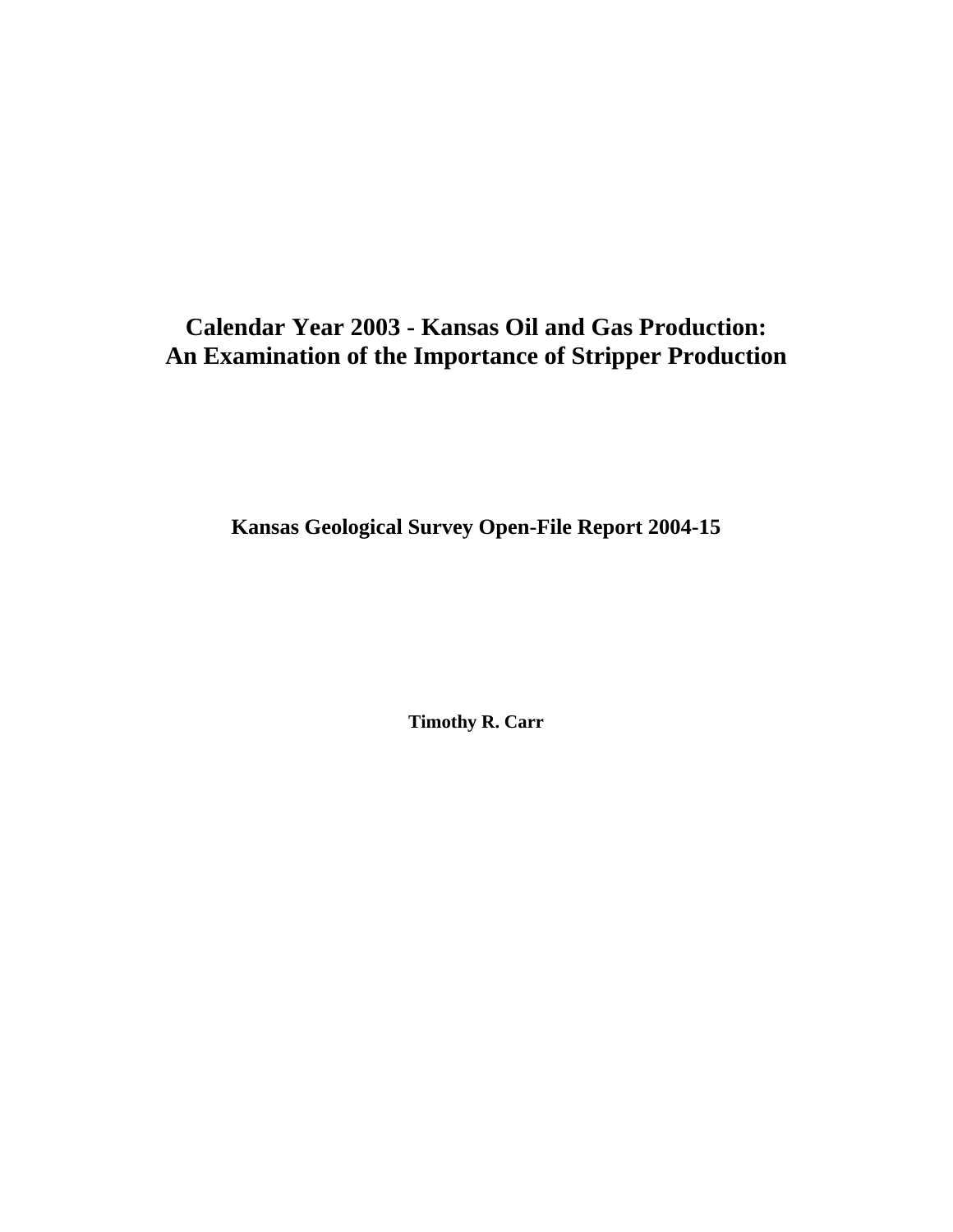#### **Introduction**

This Open-File report builds on previous open-file reports in an attempt to develop a perspective on the trends in the relative importance of stripper well production to Kansas oil and gas production (Carr 2003, Carr, 1998; Carr and Gerlach, 1997). Stripper wells are economically marginal oil and gas wells that produce at relatively low rates. The definition of stripper wells varies. For oil, stripper production is usually defined as production rates of between 5 and 15 barrels of oil per day (BOPD). Stripper gas production would generally be anything less than 90 thousand cubic feet per day (MCFPD).

Wells that are producing at stripper well rates make up a significant portion of Kansas oil and gas production, and more importantly represent a very large portion of existing well bores. These well bores represent a very large capital investment that is at risk of being plugged and abandoned.

#### **Procedure**

We examined the production data from the Kansas Department of Revenue from the calendar year of January 2003 through December 2003. This provides a twelve-month period to average production and to capture leases that report production only on an intermittent basis. All leases that produced any oil or gas during the period were extracted from the oil and gas production database. Lease production was divided by the number of wells listed for each lease and then by 365 days to obtain an estimated average daily production per well.

### **Results: Oil Production**

Oil production in 2003 was reported from 14,828 leases with 41,957 wells (Table 1a). The number of leases is up from to 2002 data (14804 as reported by Carr 2003). The number of oil wells is slightly higher in the present study (41,713 as reported by Carr 2003). This change in well number is interpreted as a result of improved prices.

Total oil production in 2003 was 33,882,624 barrels of oil (Table 1a). This is an increase in production from 2002 (33,322,083 barrels). Average daily per well production in Kansas would be 3.76 barrels of oil. This average daily production is a decrease from the 3.87 barrels of oil per well reported in 2002. Again this is attributed to the improved economics of stripper production.

The number of oil wells grouped by production rate shows that over 96% of the oil wells in Kansas average less than 15 BOPD (Table 1a). Approximately 41,341 wells producing 73.7% of the state's oil would be considered as stripper production. This represents a very large number of well bores and production that are at risk to abandonment due to changes in the oil prices and production costs. Comparing production rates and number of wells between 2002 and 1998 shows that there has been an increase in the number of low production rate wells. In part, this change reflects the continued recovery of oil prices.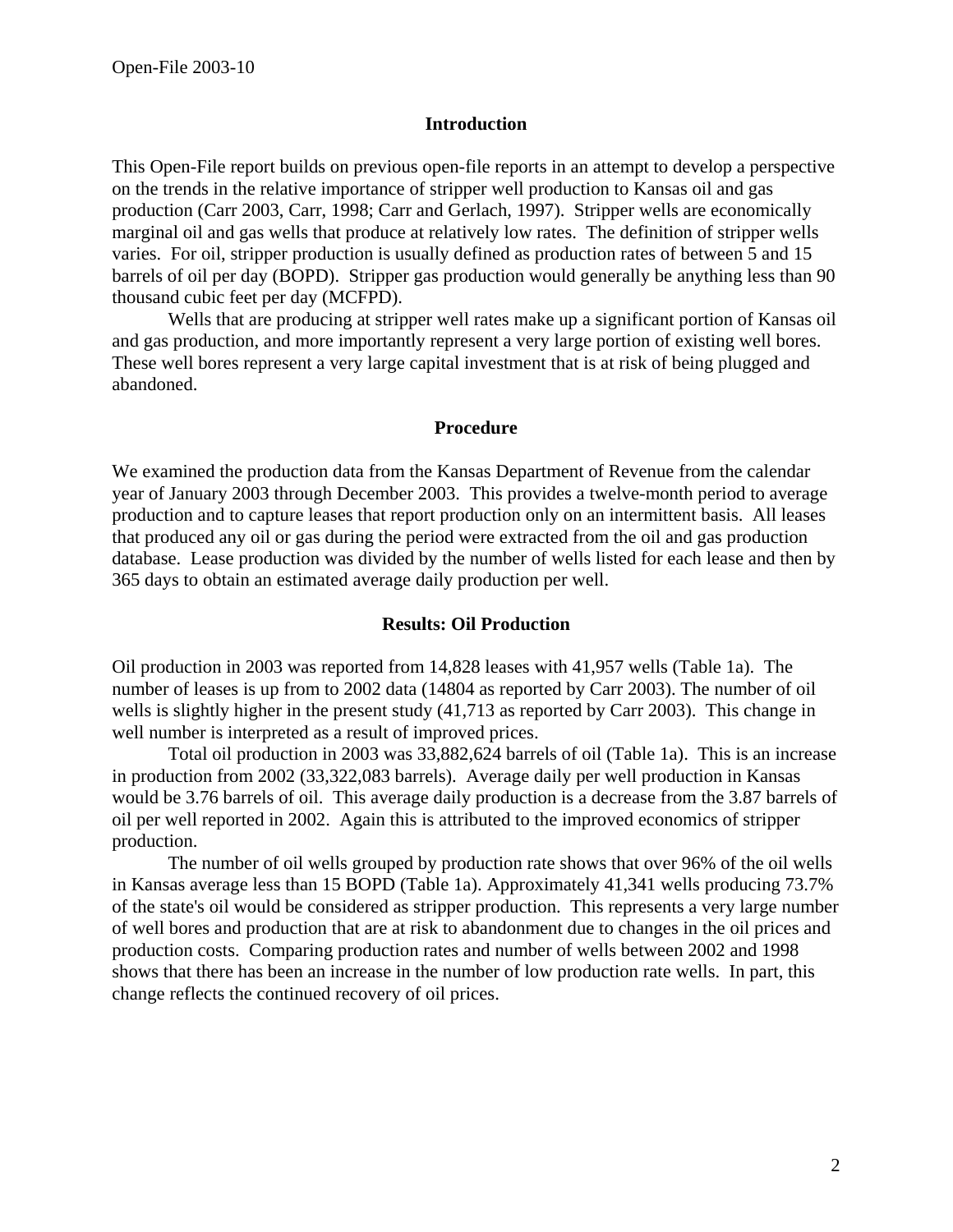## **Results: Gas Production**

Gas production in 2003 was reported from 16,867 leases with 18,461 wells (Table 1b). Total production was 419 billion cubic feet (Bcf). This is a significant increase from 2002 when 16,056 leases with 17,647 wells reported production (Carr, 2003). Average daily per well production would be 62 81 MCF. The reported gas production represents annual decline from 2002, and reflects production declines in the gas fields of southwest Kansas (453 Bcf in 2002).

The number of gas wells grouped by production rate shows that 74.4% of the gas wells in Kansas average less than 90 MCFPD (Table 1b). Approximately 13,740 wells producing 44.2% of the state's gas would be considered as stripper production, a significant increase in stripper gas production since 2002 (33.1% of production and 65.8% of wells, Carr, 2003). This represents a very large number of well bores and production that are at risk to abandonment due to changes in the gas prices and production costs. It also reflects the improved economics resulting from high gas prices.

### **References Cited**

Carr, Timothy R., 2003, Kansas oil and gas production: An examination of the importance of stripper production: Kansas Geological Survey Open-File Report 03-10, 4p. <http://www.kgs.ku.edu/PRS/publication/2003/ofr2003-10.pdf>

Carr, Timothy R., 1998, Kansas oil and gas production: An examination of the importance of stripper production: Kansas Geological Survey Open-File Report 98-50, 4p. [http://www.kgs.ukans.edu/PRS/publication/OFR98\\_50/index.html](http://www.kgs.ukans.edu/PRS/publication/OFR98_50/index.html) 

Carr, Timothy R., and Paul M. Gerlach, 1997, Kansas oil and gas production: An examination of the importance of stripper production: Kansas Geological Survey Open-File Report 97-64, 4p. [http://www.kgs.ukans.edu/PRS/publication/OFR97\\_64/index.html](http://www.kgs.ukans.edu/PRS/publication/OFR97_64/index.html)